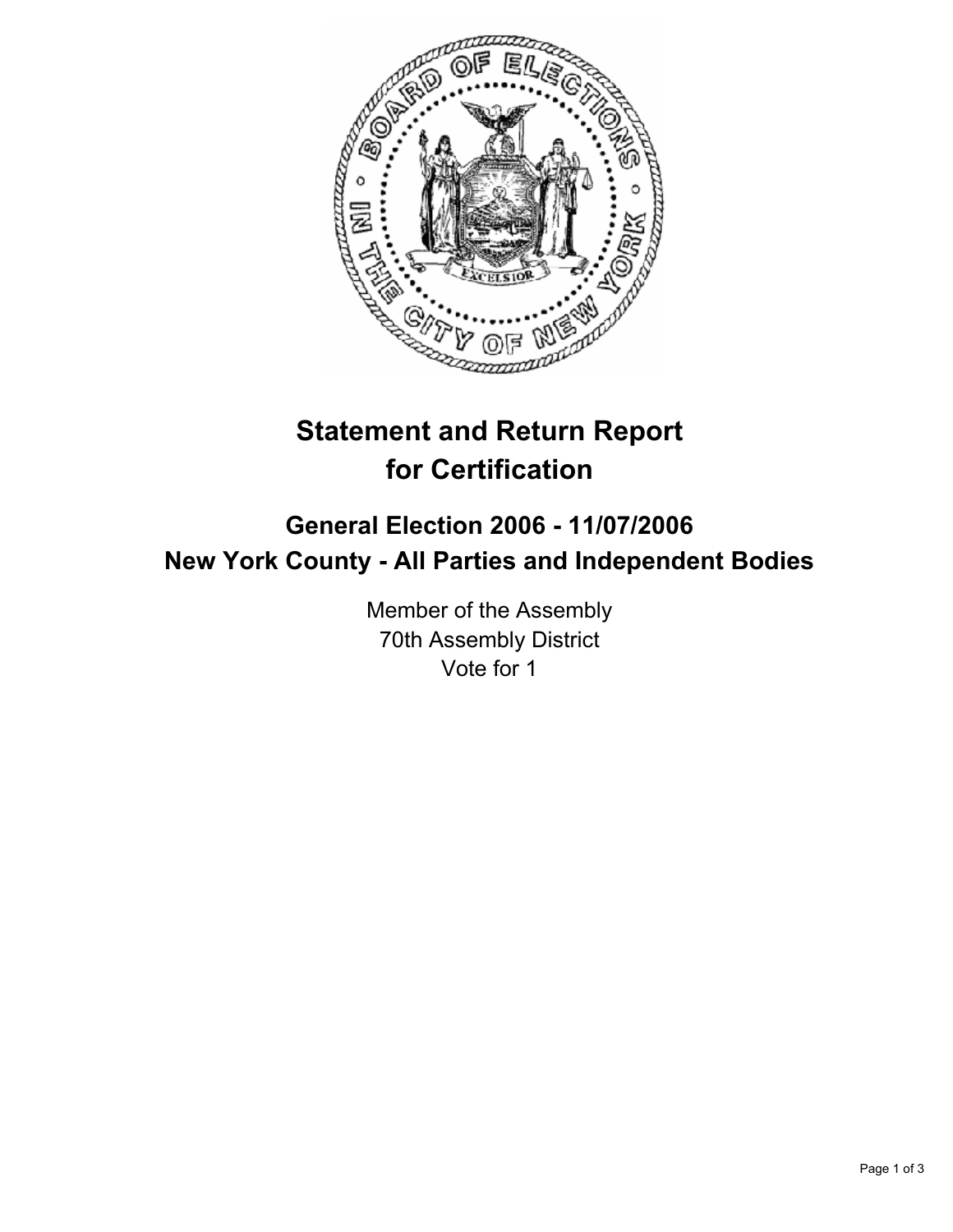

### **Assembly District 70**

| <b>PUBLIC COUNTER</b>              | 23,338 |
|------------------------------------|--------|
| <b>EMERGENCY</b>                   | 58     |
| ABSENTEE/MILITARY                  | 395    |
| AFFIDAVIT                          | 806    |
| <b>Total Ballots</b>               | 24,638 |
| KEITH LT WRIGHT (DEMOCRATIC)       | 18,212 |
| KEITH LT WRIGHT (WORKING FAMILIES) | 1,421  |
| JESSE FIELDS (WRITE-IN)            |        |
| JOHN LOBIS (WRITE-IN)              |        |
| TARA UMBRINO (WRITE-IN)            |        |
| <b>Total Votes</b>                 | 19,636 |
| Unrecorded                         | 5,002  |